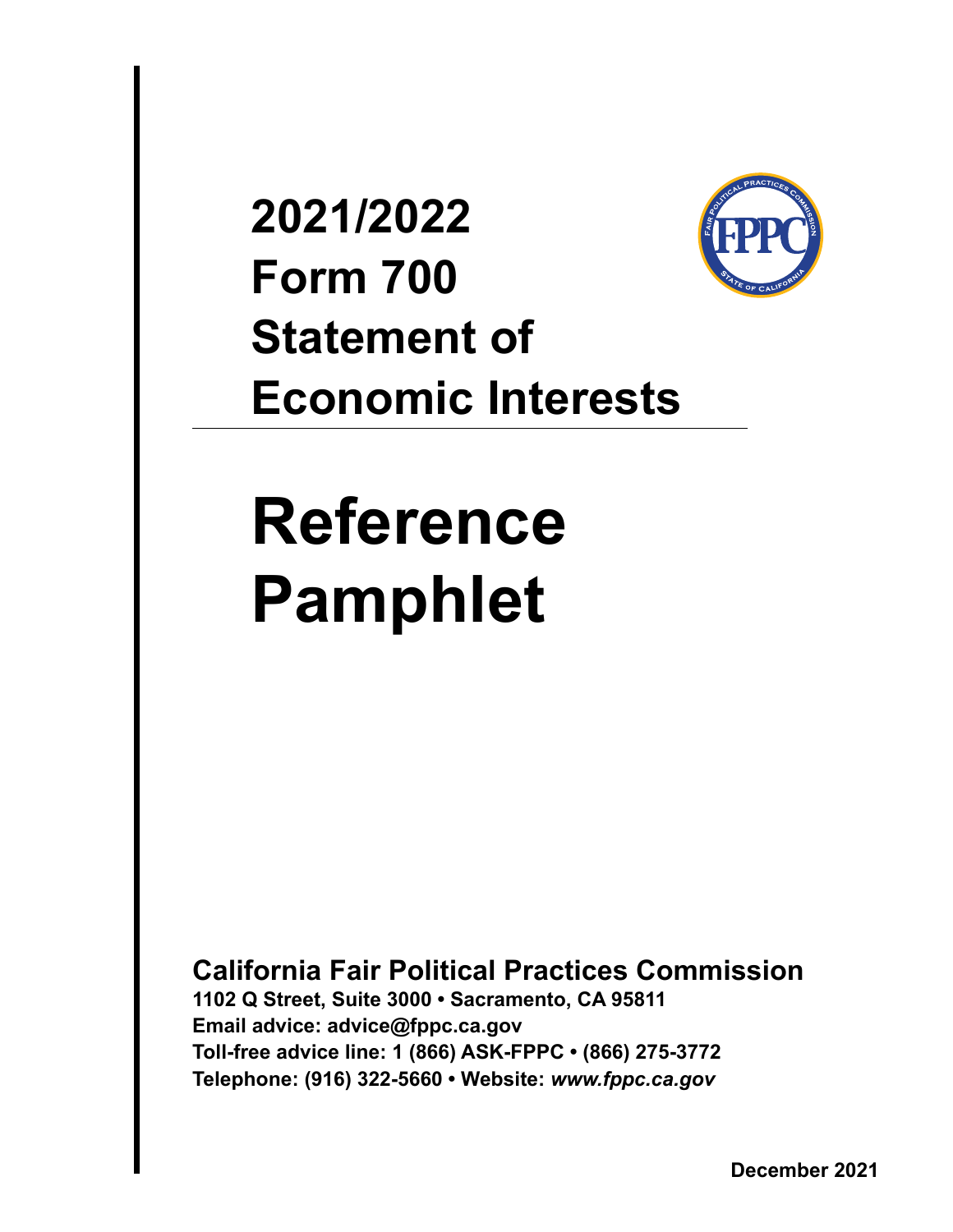## <span id="page-1-0"></span>**Contents**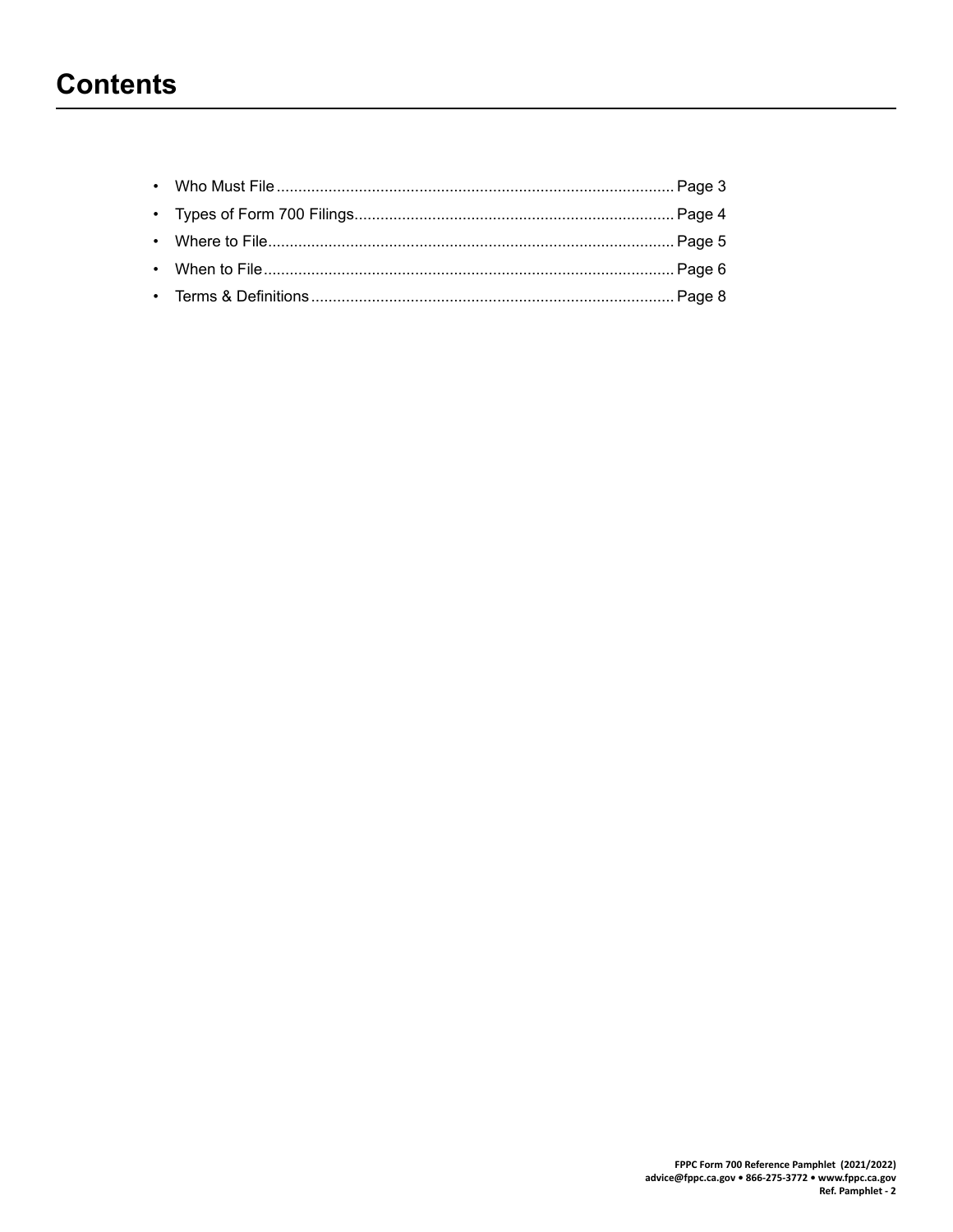#### <span id="page-2-0"></span>**1. Officials and Candidates Specified in Gov. Code Section 87200 and Members of Boards and Commissions of Newly Created Agencies**

The Act requires the following individuals to fully disclose their personal assets and income described in Form 700, Statement of Economic Interests:

#### State Offices

- **Governor**
- Lieutenant Governor
- **Attorney General**
- **Controller**
- Insurance Commissioner
- Secretary of State
- **Treasurer**
- Members of the State Legislature
- Superintendent of Public Instruction
- State Board of Equalization Members
- Public Utilities Commissioners
- State Energy Resources Conservation and Development Commissioners
- **State Coastal Commissioners**
- Fair Political Practices Commissioners
- State public officials (including employees and consultants) who manage public investments
- Elected members of and candidates for the Board of Administration of the California Public Employees' Retirement System
- Elected members of and candidates for the Teachers' Retirement Board
- Members of the High Speed Rail Authority

Other officials and employees of state boards, commissions, agencies, and departments file Form 700 as described in Part 2 on this page.

#### **Judicial Offices**

- Supreme, Appellate, and Superior Court Judges
- Court Commissioners
- Retired Judges, Pro-Tem Judges, and part-time Court Commissioners who serve or expect to serve 30 days or more in a calendar year

#### County and City Offices

- Members of Boards of Supervisors
- Mayors and Members of City Councils
- **Chief Administrative Officers**
- **District Attorneys**
- **County Counsels**
- **City Attorneys**
- **City Managers**
- Planning Commissioners
- County and City Treasurers
- County and city public officials (including employees and consultants) who manage public investments

Members of Newly Created Boards and Commissions Generally, such a member must file an assuming office statement within 30 days as well as subsequent statements until the member's position is designated in a conflict of interest code. See Regulation 18754.

#### **2. State and Local Officials, Employees, Candidates, and Consultants Designated in a Conflict of Interest Code ("Code Filers")**

The Act requires every state and local government agency to adopt a unique conflict of interest code. The code lists each position within the agency filled by individuals who make or participate in making governmental decisions that could affect their personal economic interests.

The code requires individuals holding those positions to periodically file Form 700 disclosing certain personal economic interests as determined by the code's "disclosure categories." These individuals are called "designated employees" or "code filers."

Obtain your disclosure categories from your agency – they are not contained in the Form 700. Persons with broad decisionmaking authority must disclose more interests than those in positions with limited discretion. For example, you may be required to disclose only investments and business positions in or income (including loans, gifts, and travel payments) from businesses of the type that contract with your agency, or you may not be required to disclose real property interests.

In addition, certain consultants to public agencies may qualify as public officials because they make, participate in making, or act in a staff capacity for governmental decisions. Agencies determine who is a consultant and the level of disclosure and may use Form 805.

Note: An official who holds a position specified in Gov. Code Section 87200 is not required to file statements under the conflict of interest code of any agency that has the same or a smaller jurisdiction (for example, a state legislator who also sits on a state or local board or commission).

Employees in Newly Created Positions of Existing Agencies An individual hired for a position not yet covered under an agency's conflict of interest code must file Form 700 if the individual serves in a position that makes or participates in making governmental decisions. These individuals must file under the agency's broadest disclosure category until the code is amended to include the new position unless the agency has provided in writing a limited disclosure requirement. The Form 804 may be used to satisfy this requirement.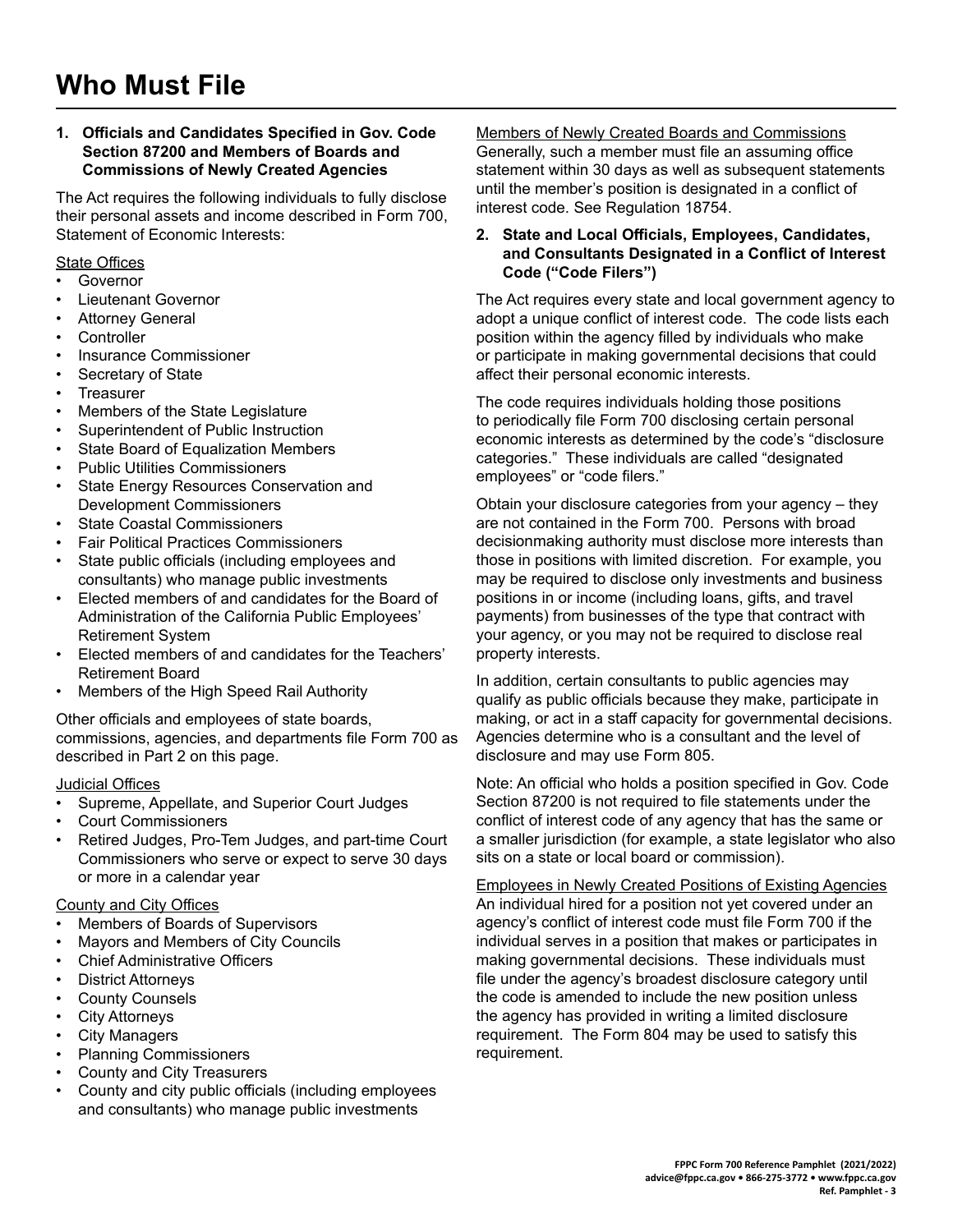#### <span id="page-3-0"></span>**Assuming Office Statement:**

If you are a newly appointed official or are newly employed in a position designated, or that will be designated, in a state or local agency's conflict of interest code, your assuming office date is the date you were sworn in or otherwise authorized to serve in the position. If you are a newly elected official, your assuming office date is the date you were sworn in.

Report: Investments, interests in real property, and business positions held on the date you assumed the office or position must be reported. In addition, income (including loans, gifts, and travel payments) received during the 12 months prior to the date you assumed the office or position.

For positions subject to confirmation by the State Senate or the Commission on Judicial Appointments, your assuming office date is the date you were appointed or nominated to the position.

Example: Maria Lopez was nominated by the Governor to serve on a state agency board that is subject to state Senate confirmation. The assuming office date is the date Maria's nomination is submitted to the Senate. Maria must report investments, interests in real property, and business positions she holds on that date, and income (including loans, gifts, and travel payments) received during the 12 months prior to that date.

If your office or position has been added to a newly adopted or newly amended conflict of interest code, use the effective date of the code or amendment, whichever is applicable.

• Report: Investments, interests in real property, and business positions held on the effective date of the code or amendment must be reported. In addition, income (including loans, gifts, and travel payments) received during the 12 months prior to the effective date of the code or amendment.

#### **Annual Statement:**

Generally, the period covered is January 1, 2021, through December 31, 2021. If the period covered by the statement is different than January 1, 2021, through December 31, 2021, (for example, you assumed office between October 1, 2020, and December 31, 2020 or you are combining statements), you must specify the period covered.

Investments, interests in real property, business positions held, and income (including loans, gifts, and travel payments) received during the period covered by the statement must be reported. Do not change the preprinted dates on Schedules A-1, A-2, and B unless you are required to report the acquisition or disposition of an interest that did not occur in 2021.

• If your disclosure category changes during a reporting period, disclose under the old category until the effective date of the conflict of interest code amendment and disclose under the new disclosure category through the end of the reporting period.

#### **Leaving Office Statement:**

Generally, the period covered is January 1, 2021, through the date you stopped performing the duties of your position. If the period covered differs from January 1, 2021, through the date you stopped performing the duties of your position (for example, you assumed office between October 1, 2020, and December 31, 2020, or you are combining statements), the period covered must be specified. The reporting period can cover parts of two calendar years.

• Report: Investments, interests in real property, business positions held, and income (including loans, gifts, and travel payments) received during the period covered by the statement. Do not change the preprinted dates on Schedules A-1, A-2, and B unless you are required to report the acquisition or disposition of an interest that did not occur in 2021.

#### **Candidate Statement:**

If you are filing a statement in connection with your candidacy for state or local office, investments, interests in real property, and business positions held on the date of filing your declaration of candidacy must be reported. In addition, income (including loans, gifts, and travel payments) received during the 12 months prior to the date of filing your declaration of candidacy is reportable. Do not change the preprinted dates on Schedules A-1, A-2, and B.

Candidates running for local elective offices (e.g., county sheriffs, city clerks, school board trustees, or water district board members) must file candidate statements, as required by the conflict of interest code for the elected position. The code may be obtained from the agency of the elected position.

#### **Amendments:**

If you discover errors or omissions on any statement, file an amendment as soon as possible. You are only required to amend the schedule that needs to be revised; it is not necessary to refile the entire form. Obtain amendment schedules from the FPPC website at *www.fppc.ca.gov.*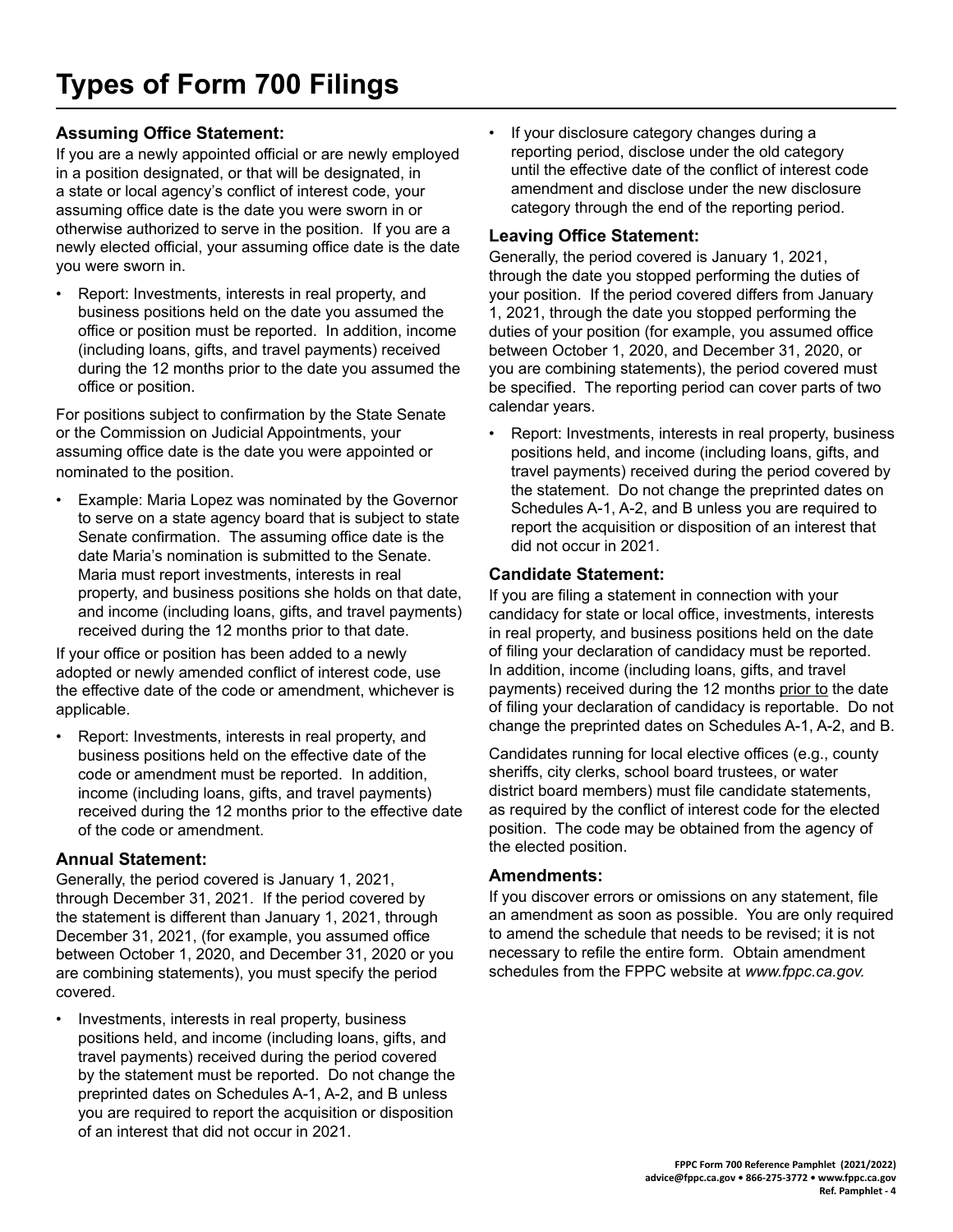#### <span id="page-4-0"></span>**1. Officials Specified in Gov. Code Section 87200 (See Reference Pamphlet, page 3):**

In most cases, the filing officials listed below will retain a copy of your statement and forward the original to the FPPC.

| <b>Filers</b>                                              | <b>Where to File</b>                                                             |
|------------------------------------------------------------|----------------------------------------------------------------------------------|
| <b>87200 Filers</b>                                        |                                                                                  |
| State offices                                              | Your agency                                                                      |
| Judicial offices                                           | The clerk of your court                                                          |
| Retired Judges                                             | Directly with FPPC                                                               |
| County offices                                             | Your county filing official                                                      |
| City offices                                               | Your city clerk                                                                  |
| Multi-County offices                                       | Your agency                                                                      |
| 87200 Candidates                                           |                                                                                  |
| State offices<br>Judicial offices<br>Multi-County offices  | County elections official with<br>whom you file your declaration<br>of candidacy |
| County offices                                             | County elections official                                                        |
| City offices                                               | City Clerk                                                                       |
| Public Employees'<br><b>Retirement System</b><br>(CalPERS) | CalPERS                                                                          |
| State Teachers'<br><b>Retirement Board</b><br>(CalSTRS)    | CalSTRS                                                                          |

**Note:** Individuals that invest public funds for a city or county agency must file Form 700 with the agency. Unlike most other 87200 filers, the original statement will not be forwarded to the FPPC pursuant to Regulation 18753.

#### **2. Code Filers — State and Local Officials, Employees, Candidates, and Consultants Designated in a Conflict of interest Code:**

File with your agency, board, or commission unless otherwise specified in your agency's conflict of interest code. In most cases, the agency, board, or commission will retain the statements.

Candidates for local elective offices designated in a conflict of interest code file with the elections office where the declaration of candidacy or other nomination documents are filed.

#### **3. Members of Newly Created Boards and Commissions:**

File with your agency or with your agency's code reviewing body. See Regulation 18754.

State Senate and Assembly staff members file statements directly with the FPPC.

Exceptions:

- Elected state officers are not required to file statements under any agency's conflict of interest code.
- Filers listed in Section 87200 are not required to file statements under any agency's conflict of interest code in the same jurisdiction. For example, a county supervisor who is appointed to serve in an agency with jurisdiction in the same county has no additional filing obligations.

#### **4. Positions Not Yet Covered Under a Conflict of interest Code**

An individual hired for a position not yet covered under an agency's conflict of interest code must file Form 700 if the individual serves in a position that makes or participates in making governmental decisions. These individuals must file under the broadest disclosure category until the code is amended to include the new position unless the agency has provided in writing a limited disclosure requirement. Agencies may use FPPC Form 804 for this disclosure. Such individuals are referred to as "code filers." See Regulation 18734.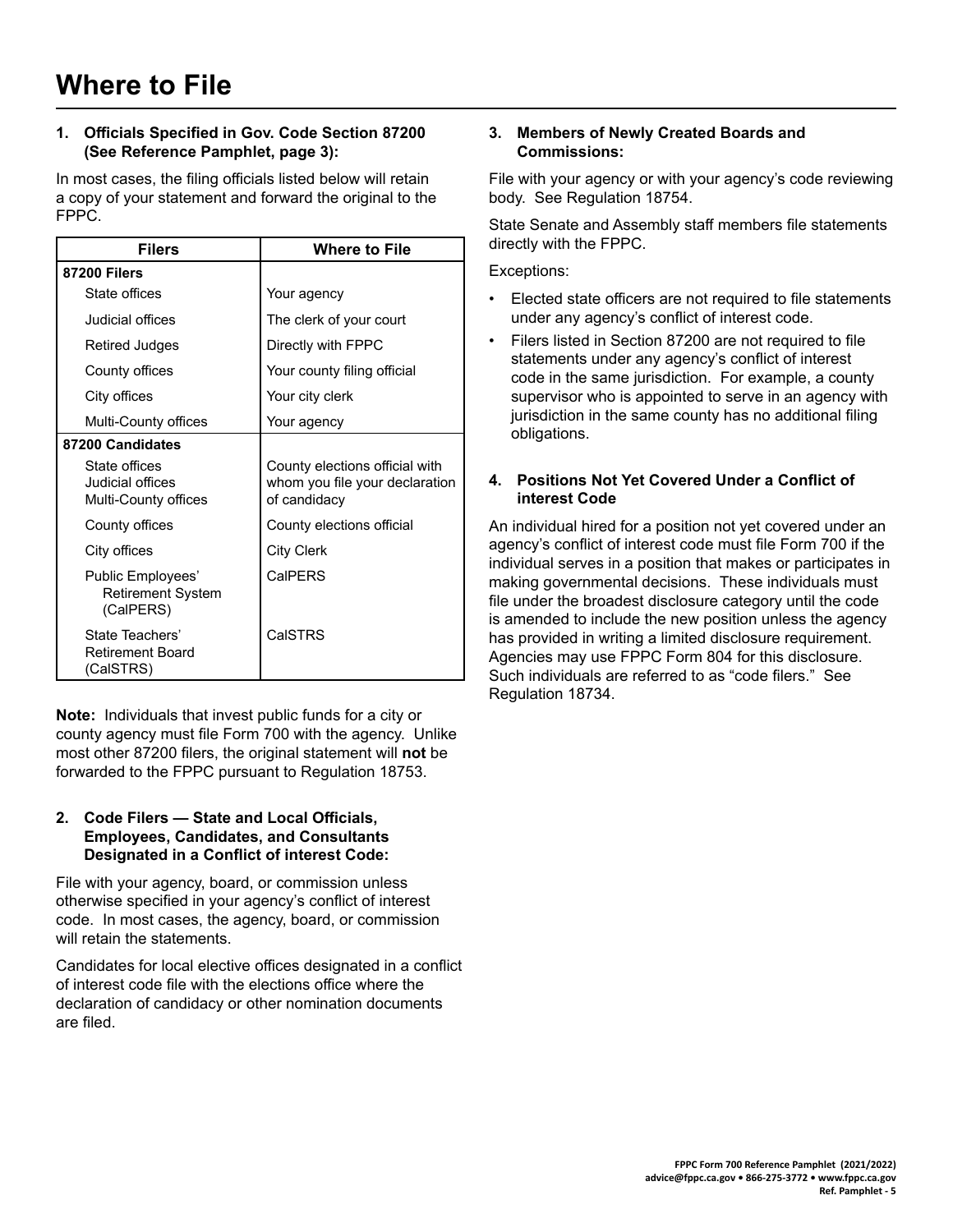#### <span id="page-5-0"></span>**Assuming Office Statements:**

| Filer                                                                                                                                                | <b>Deadline</b>                                                                                                           |  |
|------------------------------------------------------------------------------------------------------------------------------------------------------|---------------------------------------------------------------------------------------------------------------------------|--|
| Elected officials                                                                                                                                    | <b>30 days</b> after assuming office                                                                                      |  |
| Appointed positions specified<br>in Gov. Code Section 87200                                                                                          | <b>30 days</b> after assuming office                                                                                      |  |
| or                                                                                                                                                   | <u>or</u>                                                                                                                 |  |
| Members of newly created<br>boards and commissions<br>not covered by a conflict of<br>interest code                                                  | 10 days after appointment<br>or nomination if subject<br>to Senate or judicial<br>confirmation                            |  |
| Other appointed positions<br>(including those held by newly-<br>hired employees) that are or<br>will be designated in a conflict<br>of interest code | <b>30 days</b> after assuming office<br>(30 days after appointment or<br>nomination if subject to Senate<br>confirmation) |  |
| Positions newly added to a<br>new or amended conflict of<br>interest code                                                                            | 30 days after the effective<br>date of the code or code<br>amendment                                                      |  |

#### Exceptions:

- Elected state officers who assume office in December or January are not required to file an assuming office statement, but will file the next annual statement due.
- If you complete a term of office and, within 30 days, begin a new term of the same office (for example, you are reelected or reappointed), you are not required to file an assuming office statement. Instead, you will simply file the next annual statement due.
- If you leave an office specified in Gov. Code Section 87200 and, within 45 days, you assume another office or position specified in Section 87200 that has the same jurisdiction (for example, a city planning commissioner elected as mayor), you are not required to file an assuming office statement. Instead, you will simply file the next annual statement due.
- If you transfer from one designated position to another designated position within the same agency, contact your filing officer or the FPPC to determine your filing obligations.
- If a due date falls on a weekend or an official state holiday, the due date is the next regular business day.

**Late statements are subject to a late fine of \$10 per day per position up to \$100 for each day the statement is late.**

#### **Annual Statements:**

1. Elected state officers (including members of the state legislature, members elected to the Board of Administration of the California Public Employees' Retirement System and members elected to the Teachers' Retirement Board);

Judges and court commissioners; and

Members of state boards and commissions specified in Gov. Code Section 87200:

File no later than **Tuesday, March 1, 2022.**

2. County and city officials specified in Gov. Code Section 87200:

File no later than **Friday, April 1, 2022.**

3. Multi-County officials:

File no later than **Friday, April 1, 2022.**

4. State and local officials and employees designated in a conflict of interest code:

#### Exception:

If you assumed office between October 1, 2021, and December 31, 2021, and filed an assuming office statement, you are not required to file an annual statement until March 1, 2023, or April 1, 2023, whichever is applicable. The annual statement will cover the day after you assumed office through December 31, 2022.

Incumbent officeholders who file candidate statements also must file annual statements by the specified deadlines.

File on the date prescribed in the code (April 1 for most filers).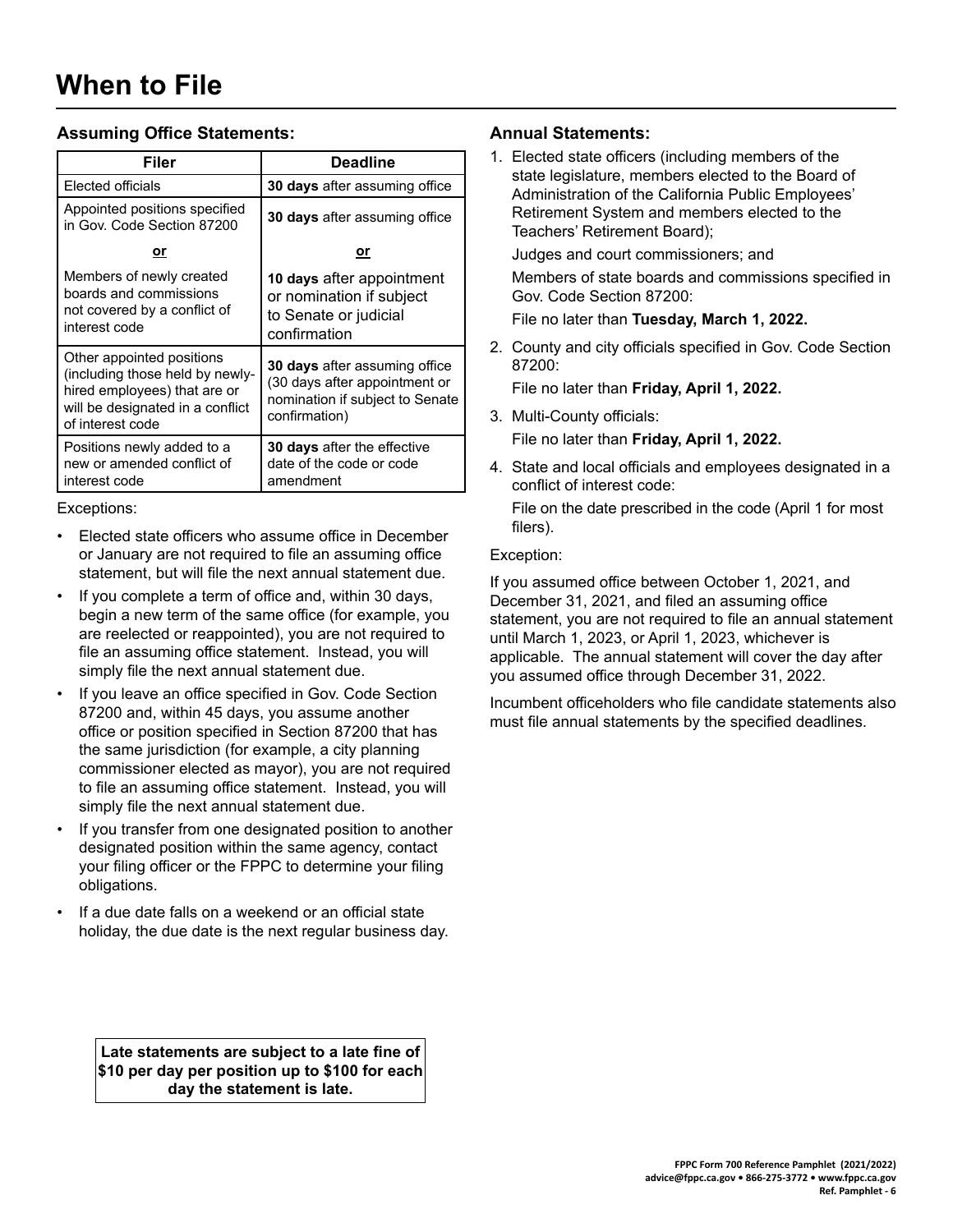#### **Leaving Office Statements:**

Leaving office statements must be filed no later than 30 days after leaving the office or position.

#### Exceptions:

- If you complete a term of office and, within 30 days, begin a new term of the same office (for example, you are reelected or reappointed), you are not required to file a leaving office statement. Instead, you will simply file the next annual statement due.
- If you leave an office specified in Gov. Code Section 87200 and, within 45 days, you assume another office or position specified in Section 87200 that has the same jurisdiction (for example, a city planning commissioner elected as mayor), you are not required to file a leaving office statement. Instead, you will simply file the next annual statement due.
- If you transfer from one designated position to another designated position within the same agency, contact your filing officer or the FPPC to determine your filing obligations.

#### **Candidate Statements:**

All candidates (including incumbents) for offices specified in Gov. Code Section 87200 must file statements no later than the final filing date for their declaration of candidacy.

Candidates seeking a position designated in a conflict of interest code must file no later than the final filing date for the declaration of candidacy or other nomination documents.

Exception:

A candidate statement is not required if you filed an assuming office or annual statement for the same jurisdiction within 60 days before filing a declaration of candidacy or other nomination documents.

#### **Late Statements:**

Late statements should be submitted as soon as possible after the filing deadline, in the same manner and place as a timely filed statement.

The filing officer who retains originally-signed or electronically filed statements of economic interests may impose on an individual a fine for any statement that is filed late. The fine is  $$10$  per day up to a maximum of \$100. Late filing penalties may be reduced or waived under certain circumstances.

Persons who fail to timely file their Form 700 may be referred to the FPPC's Enforcement Division (and, in some cases, to the Attorney General or District Attorney) for investigation and possible prosecution. In addition to the late filing penalties from the filing officer, a fine of up to \$5,000 per violation may be imposed.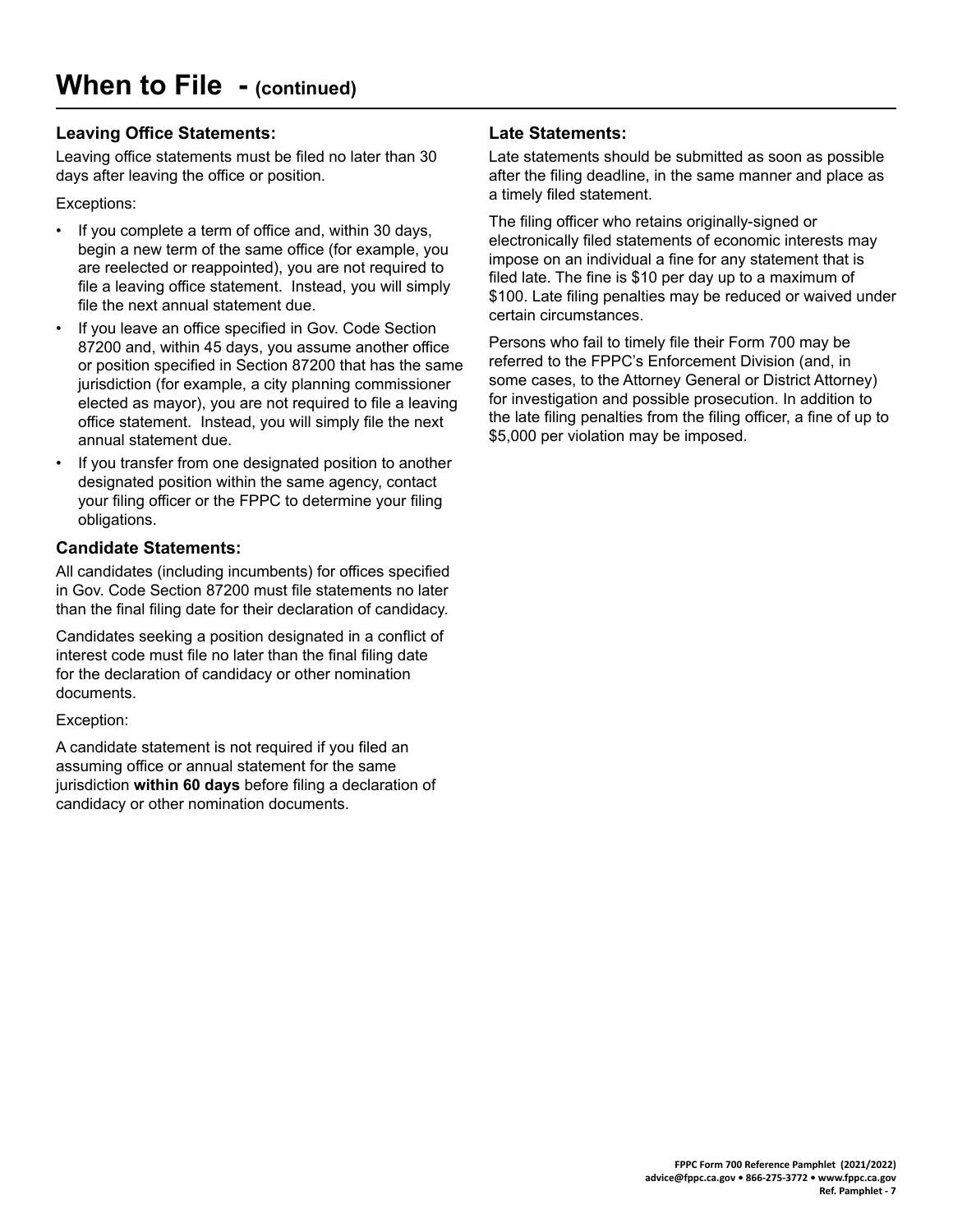## <span id="page-7-0"></span>**Terms & Definitions**

The instructions located on the back of each schedule describe the types of interests that must be reported. The purpose of this section is to explain other terms used in Form 700 that are not defined in the instructions to the schedules or elsewhere.

**Blind Trust:** See Trusts, Reference Pamphlet, page 16.

**Business Entity**: Any organization or enterprise operated for profit, including a proprietorship, partnership, firm, business trust, joint venture, syndicate, corporation, or association. This would include a business for which you take business deductions for tax purposes (for example, a small business operated in your home).

**Code Filer:** An individual who has been designated in a state or local agency's conflict of interest code to file statements of economic interests.

An individual hired on or after January 1, 2021 for a position not yet covered under an agency's conflict of interest code must file Form 700 if the individual serves in a position that makes or participates in making governmental decisions. These individuals must file under the broadest disclosure category until the code is amended to include the new position unless the agency has provided in writing a limited disclosure requirement. Agencies may use FPPC Form 804 for such disclosure. See Regulation 18734.

**Commission Income:** "Commission income" means gross payments of \$500 or more received during the period covered by the statement as a broker, agent, or salesperson, including insurance brokers or agents, real estate brokers or agents, travel agents or salespersons, stockbrokers, and retail or wholesale salespersons, among others.

In addition, you may be required to disclose the names of sources of commission income if your pro rata share of the gross income was \$10,000 or more from a single source during the reporting period. If your spouse or registered domestic partner received commission income, you would disclose your community property share (50%) of that income (that is, the names of sources of \$20,000 or more in gross commission income received by your spouse or registered domestic partner).

Report commission income as follows:

- If the income was received through a business entity in which you and your spouse or registered domestic partner had a 10% or greater ownership interest (or if you receive commission income on a regular basis as an independent contractor or agent), use Schedule A-2.
- If the income was received through a business entity in which you or your spouse or registered domestic partner **did not receive commission income on a regular basis** or you had a less than 10% ownership interest, use Schedule C.

The "source" of commission income generally includes all parties to a transaction, and each is attributed the full value of the commission.

Examples:

- You are a partner in Jameson and Mulligan Insurance Company and have a 50% ownership interest in the company. You sold two Businessmen's Insurance Company policies to XYZ Company during the reporting period. You received commission income of \$5,000 from the first transaction and \$6,000 from the second. On Schedule A-2, report your partnership interest in and income received from Jameson and Mulligan Insurance Company in Parts 1 and 2. In Part 3, list both Businessmen's Insurance Company and XYZ Company as sources of \$10,000 or more in commission income.
- You are a stockbroker for Prince Investments, but you have no ownership interest in the firm. You receive commission income on a regular basis through the sale of stock to clients. Your total gross income from your employment with Prince Investments was over \$100,000 during the reporting period. On Schedule A-2, report your name as the name of the business entity in Part 1 and the gross income you have received in Part 2. (Because you are an employee of Prince Investments, you do not need to complete the information in the box in Part 1 indicating the general description of business activity, fair market value, or nature of investment.) In Part 3, list Prince Investments and the names of any clients who were sources of \$10,000 or more in commission income to you.
- You are a real estate agent and an independent contractor under Super Realty. On Schedule A-2, Part 1, in addition to your name or business name, complete the business entity description box. In Part 2, identify your gross income. In Part 3, for each transaction that resulted in commission income to you of \$10,000 or more, you must identify the brokerage entity, each person you represented, and any person who received a finder's or other referral fee for referring a party to the transaction to the broker.

Note: If your pro rata share of commission income from a single source is \$500 or more, you may be required to disqualify yourself from decisions affecting that source of income, even though you are not required to report the income. *(See Reference Pamphlet, page 12.)*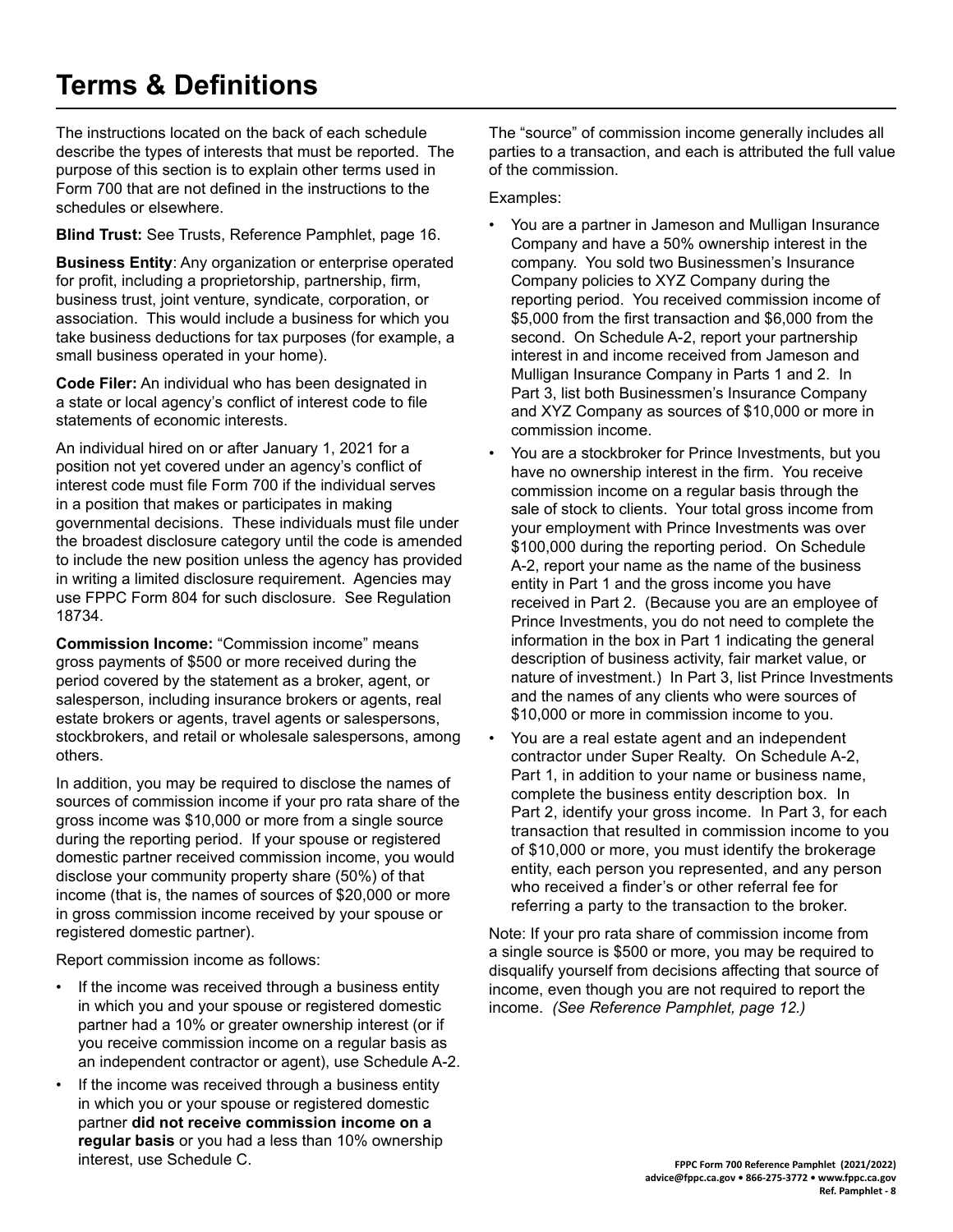**Conflict of Interest:** A public official or employee has a conflict of interest under the Act when all of the following occur:

- The official makes, participates in making, or uses their official position to influence a governmental decision;
- It is reasonably foreseeable that the decision will affect the official's economic interest:
- The effect of the decision on the official's economic interest will be material; and
- The effect of the decision on the official's economic interest will be different than its effect on the public generally.

**Conflict of Interest Code:** The Act requires every state and local government agency to adopt a conflict of interest code. The code may be contained in a regulation, policy statement, or a city or county ordinance, resolution, or other document.

An agency's conflict of interest code must designate all officials and employees of, and consultants to, the agency who make or participate in making governmental decisions that could cause conflicts of interest. These individuals are required by the code to file statements of economic interests and to disqualify themselves when conflicts of interest occur.

The disclosure required under a conflict of interest code for a particular designated official or employee should include only the kinds of personal economic interests they could significantly affect through the exercise of their official duties. For example, an employee whose duties are limited to reviewing contracts for supplies, equipment, materials, or services provided to the agency should be required to report only those interests they hold that are likely to be affected by the agency's contracts for supplies, equipment, materials, or services.

**Consultant:** An individual who contracts with or whose employer contracts with state or local government agencies and who makes, participates in making, or acts in a staff capacity for making governmental decisions. The agency determines who is a consultant. Consultants may be required to file Form 700. Such consultants would file under full disclosure unless the agency provides in writing a limited disclosure requirement. Agencies may use FPPC Form 805 to assign such disclosure. The obligation to file Form 700 is always imposed on the individual who is providing services to the agency, not on the business or firm that employs the individual.

FPPC Regulation 18700.3 defines "consultant" as an individual who makes a governmental decision whether to:

- Approve a rate, rule, or regulation
- Adopt or enforce a law
- Issue, deny, suspend, or revoke any permit, license, application, certificate, approval, order, or similar authorization or entitlement
- Authorize the agency to enter into, modify, or renew a contract provided it is the type of contract that requires agency approval
- Grant agency approval to a contract that requires agency approval and to which the agency is a party, or to the specifications for such a contract
- Grant agency approval to a plan, design, report, study, or similar item
- Adopt, or grant agency approval of, policies, standards, or guidelines for the agency or for any of its subdivisions

A consultant also is an individual who serves in a staff capacity with the agency and:

- participates in making a governmental decision; or
- performs the same or substantially all the same duties for the agency that would otherwise be performed by an individual holding a position specified in the agency's conflict of interest code.

**Designated Employee:** An official or employee of a state or local government agency whose position has been designated in the agency's conflict of interest code to file statements of economic interests or whose position has not yet been listed in the code but makes or participates in making governmental decisions. Individuals who contract with government agencies (consultants) may also be designated in a conflict of interest code.

A federal officer or employee serving in an official federal capacity on a state or local government agency is not a designated employee.

**Disclosure Categories:** The section of an agency's conflict of interest code that specifies the types of personal economic interests officials and employees of the agency must disclose on their statements of economic interests. Disclosure categories are usually contained in an appendix or attachment to the conflict of interest code. Contact your agency to obtain a copy of your disclosure categories.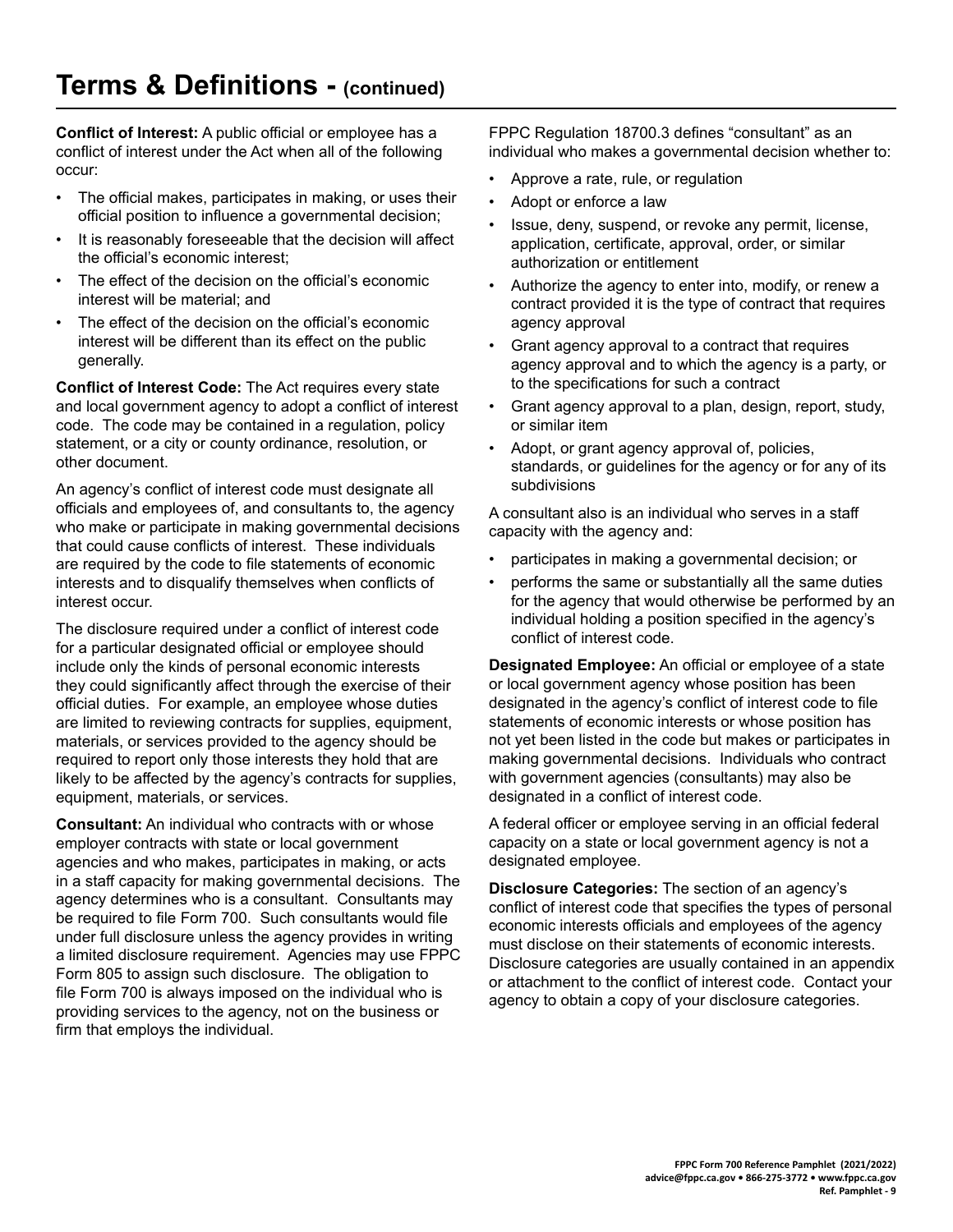**Diversified Mutual Fund:** Diversified portfolios of stocks, bonds, or money market instruments that are managed by investment companies whose business is pooling the money of many individuals and investing it to seek a common investment goal. Mutual funds are managed by trained professionals who buy and sell securities. A typical mutual fund will own between 75 to 100 separate securities at any given time so they also provide instant diversification. *Only diversified mutual funds registered with the Securities and Exchange Commission under the Investment Company Act of 1940 are exempt from disclosure.* In addition, Regulation 18237 provides an exception from reporting other funds that are similar to diversified mutual funds. (See Reference Pamphlet, page 13.)

**Elected State Officer:** Elected state officers include the Governor, Lieutenant Governor, Attorney General, Insurance Commissioner, State Controller, Secretary of State, State Treasurer, Superintendent of Public Instruction, members of the State Legislature, members of the State Board of Equalization, elected members of the Board of Administration of the California Public Employees' Retirement System and members elected to the Teachers' Retirement Board.

**Enforcement:** The FPPC investigates suspected violations of the Act. Other law enforcement agencies (the Attorney General or district attorney) also may initiate investigations under certain circumstances. If violations are found, the Commission may initiate administrative enforcement proceedings that could result in fines of up to \$5,000 per violation.

Instead of administrative prosecution, a civil action may be brought for negligent or intentional violations by the appropriate civil prosecutor (the Commission, Attorney General, or district attorney), or a private party residing within the jurisdiction. In civil actions, the measure of damages is up to the amount or value not properly reported.

Persons who violate the conflict of interest disclosure provisions of the Act also may be subject to agency discipline, including dismissal.

Finally, a knowing or willful violation of any provision of the Act is a misdemeanor. Persons convicted of a misdemeanor may be disqualified for four years from the date of the conviction from serving as a lobbyist or running for elective office, in addition to other penalties that may be imposed. The Act also provides for numerous civil penalties, including monetary penalties and damages, and injunctive relief from the courts.

**Expanded Statement:** In some circumstances, an official or an employee who holds multiple positions subject to filing obligations (for example, a city council member who also holds a designated position with a county agency, board, or commission) may complete one expanded statement for all those positions. The expanded statement must disclose all reportable interests for all jurisdictions and list all positions for which it is filed. The rules and processes governing the filing of an expanded statement are set forth in Regulation 18723.1.

**Fair Market Value:** When reporting the value of an investment, interest in real property, or gift, you must disclose the fair market value  $-$  the price at which the item would sell for on the open market. This is particularly important when valuing gifts, because the fair market value of a gift may be different from the amount it cost the donor to provide the gift. For example, the wholesale cost of a bouquet of flowers may be \$10, but the fair market value may be \$25 or more. In addition, there are special rules for valuing free tickets and passes. Call or email the FPPC for assistance.

#### **Gift and Honoraria Prohibitions Gifts:**

State and local officials who are listed in Gov. Code Section 87200 (except judges – see below), candidates for these elective offices (including judicial candidates), and officials and employees of state and local government agencies who are designated in a conflict of interest code were prohibited from accepting a gift or gifts totaling more than \$500 in a calendar year from a single source in 2019-2020. The gift limit is \$520 in 2021 and 2022.

In addition, elected state officers, candidates for elective state offices, and officials and employees of state agencies are subject to a \$10 per calendar month limit on gifts from lobbyists and lobbying firms registered with the Secretary of State.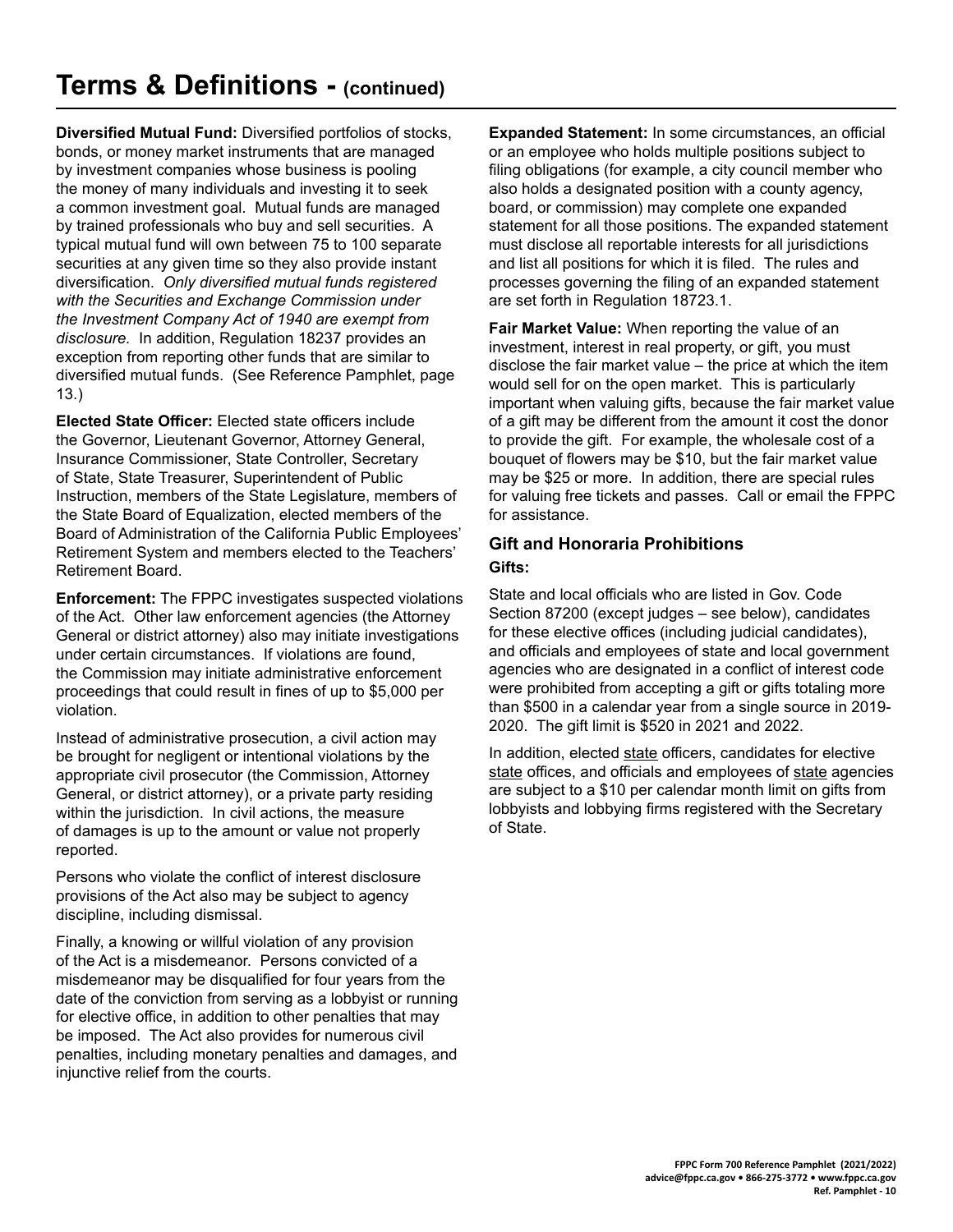#### **Honoraria:**

State and local officials who are listed in Gov. Code Section 87200 (except judges – see below), candidates for these elective offices (including judicial candidates), and employees of state and local government agencies who are designated in a conflict of interest code are prohibited from accepting honoraria for any speech given, article published, or attendance at any public or private conference, convention, meeting, social event, meal, or like gathering.

Exceptions:

- Some gifts are not reportable or subject to the gift and honoraria prohibitions, and other gifts may not be subject to the prohibitions, but are reportable. For detailed information, see the FPPC fact sheet entitled "Limitations and Restrictions on Gifts, Honoraria, Travel, and Loans," which can be obtained from your filing officer or the FPPC website (*www.fppc.ca.gov*).
- The gift limit and the honorarium prohibitions do not apply to a part-time member of the governing board of a public institution of higher education, unless the member is also an elected official.
- If you are designated in a state or local government agency's conflict of interest code, the gift limit and honorarium prohibition are applicable only to sources you would otherwise be required to report on your statement of economic interests. However, this exception is not applicable if you also hold a position listed in Gov. Code Section 87200 (See Reference Pamphlet, page 3.)
- For state agency officials and employees, the \$10 lobbyist/lobbying firm gift limit is applicable only to lobbyists and lobbying firms registered to lobby your agency. This exception is not applicable if you are an elected state officer or a member or employee of the State Legislature.
- Payments for articles published as part of the practice of a bona fide business, trade, or profession, such as teaching, are not considered honoraria. A payment for an "article published" that is customarily provided in connection with teaching includes text book royalties and payments for academic tenure review letters. An official is presumed to be engaged in the bona fide profession of teaching if they are employed to teach at an accredited university.

#### Judges:

Section 170.9 of the Code of Civil Procedure imposes gift limits on judges and prohibits judges from accepting any honorarium. Section 170.9 is enforced by the Commission on Judicial Performance. The FPPC has no authority to interpret or enforce the Code of Civil Procedure. Court commissioners are subject to the gift limit under the Political Reform Act.

**Income Reporting:** Reporting income under the Act is different than reporting income for tax purposes. The Act requires gross income (the amount received before deducting losses, expenses, or taxes, as well as income reinvested in a business entity) to be reported.

Pro Rata Share: The instructions for reporting income refer to your pro rata share of the income received. Your pro rata share is normally based on your ownership interest in the entity or property. For example, if you are a sole proprietor, you must disclose 100% of the gross income to the business entity on Schedule A-2. If you own 25% of a piece of rental property, you must report 25% of the gross rental income received. When reporting your community property interest in your spouse's or registered domestic partner's income, your pro rata share is 50% of their income.

Separate Property Agreement: Generally, a public official is required to disclose their community property share of their spouse's income. But, when a public official and their spouse have a legally separate property agreement (e.g., prenuptial agreement), the official is not required to report the spouse's community property share of income, unless the funds are commingled with community funds or used to pay for community expenses or to produce or enhance the separate income of the official.

*Note:* This reporting exception does not apply to investments and interests in real property. Even if a public official and their spouse have a separate property agreement, the spouse's investments and interests in real property must still be disclosed because the definitions of reportable investments and interests in real property include those held by the official's immediate family (spouse, registered domestic partner, and dependent children). These definitions are not dependent on community property law.

Income to a Business Entity: When you are required to report sources of income to a business entity, sources of rental income, or sources of commission income, you are only required to disclose individual sources of income of \$10,000 or more. However, you may be required to disqualify yourself from decisions affecting sources of \$500 or more in income, even though you are not required to report them.

Examples:

Alice Ruiz is a partner in a business entity. She has a 25% interest. On Schedule A-2, she must disclose 25% of the fair market value of the business entity; 25% of the gross income to the business entity (even though all of the income received was reinvested in the business and she did not personally receive any income from the business); and the name of each source of \$40,000 or more to the business.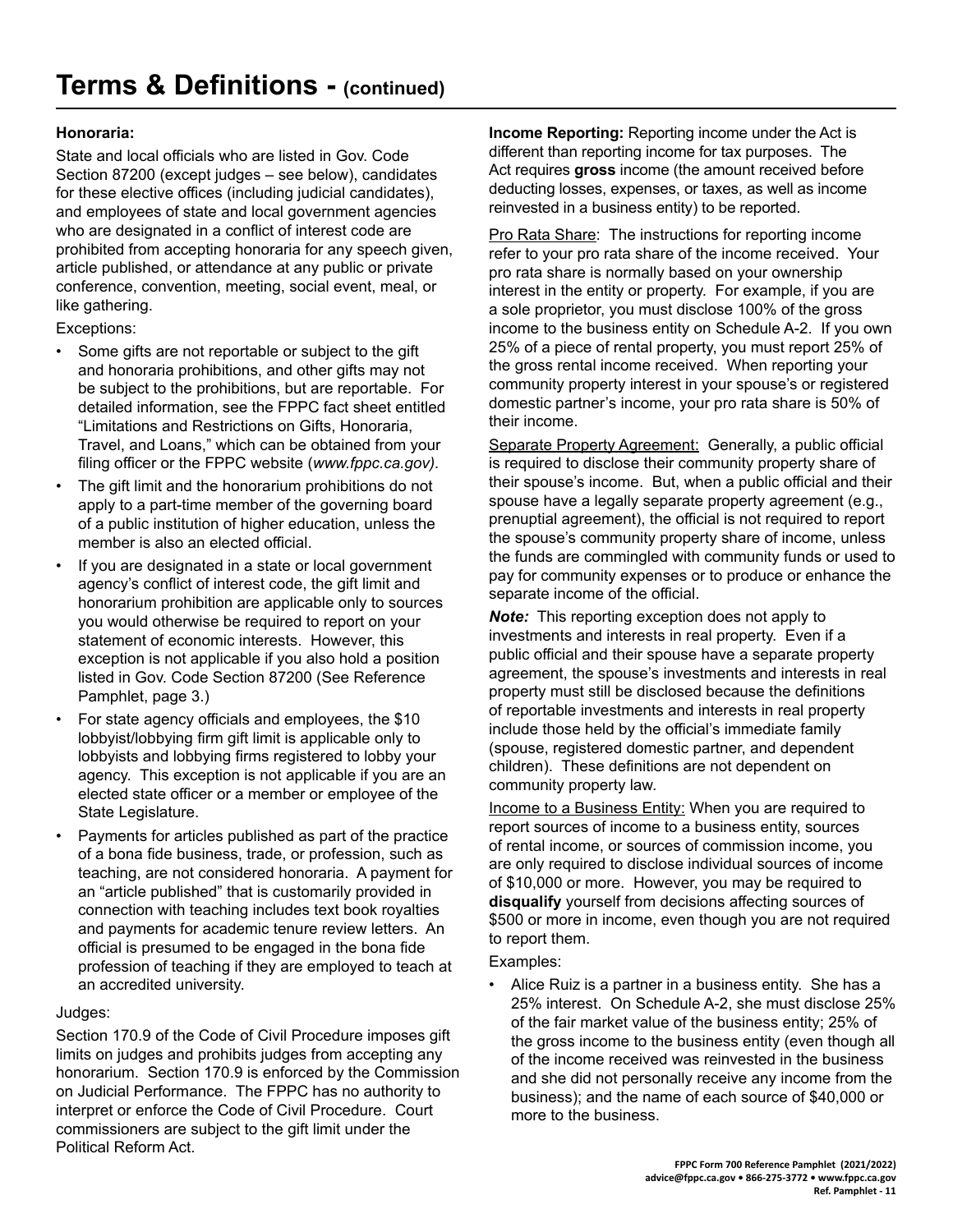Pat and Mark Johnson, a married couple, own Classic Autos. Income to this business was \$200,000. In determining the amount to report for income on Schedule A-2, Part 2, Mark must include his 50% share (\$100,000) and 50% of his spouse's share (\$50,000). Thus, his reportable income would be \$150,000 and he will check the box indicating \$100,001-\$1,000,000. (See Reference Pamphlet, page 13, for an example of how to calculate the value of this investment and interest in real property.)

#### **You are not required to report:**

- Salary, reimbursement for expenses or per diem, social security, disability, or other similar benefit payments received by you or your spouse or registered domestic partner from a federal, state, or local government agency
- A travel payment that was received from a nonprofit entity exempt from taxation under Internal Revenue Code Section 501(c)(3) for which you provided equal or greater consideration, such as reimbursement for travel on business for a  $501(c)(3)$  organization for which you are a board member.
- Campaign contributions
- A cash bequest or cash inheritance
- Returns on a security registered with the Securities and Exchange Commission, including dividends, interest, or proceeds from a sale of stocks or bonds unless the purchaser can be identified.
- Redemption of a mutual fund
- Payments received under an insurance policy, including an annuity
- Interest, dividends, or premiums on a time or demand deposit in a financial institution, shares in a credit union, an insurance policy, or a bond or other debt instrument issued by a government agency
- Your spouse's or registered domestic partner's income that is legally "separate" income so long as the funds are not commingled with community funds or used to pay community expenses
- Income of dependent children
- Automobile trade-in allowances from dealers
- Loans and loan repayments received from your spouse or registered domestic partner, child, parent, grandparent, grandchild, brother, sister, parent-inlaw, brother-in-law, sister-in-law, nephew, niece, aunt, uncle, or first cousin unless they were acting as an intermediary or agent for any person not covered by this provision
- Alimony or child support payments
- Payments received under a defined benefit pension plan qualified under Internal Revenue Code Section 401(a)
- Any loan from a commercial lending institution made in the lender's regular course of business on terms available to the public without regard to your official status
- Any retail installment or credit card debts incurred in the creditor's regular course of business on terms available to the public without regard to your official status
- Loans made to others. However, repayments may be reportable on Schedule C
- A loan you co-signed for another person unless you made payments on the loan during the reporting period

**Incentive Compensation:** "Incentive compensation" means income over and above salary that is either ongoing or cumulative, or both, as sales or purchases of goods or services accumulate. Incentive compensation is calculated by a predetermined formula set by the official's employer which correlates to the conduct of the purchaser in direct response to the effort of the official.

Incentive compensation does not include:

- **Salary**
- Commission income *(For information regarding disclosure of "commission income," see Reference Pamphlet, page 8.)*
- Bonuses for activity not related to sales or marketing, the amount of which is based solely on merit or hours worked over and above a predetermined minimum
- Executive incentive plans based on company performance, provided that the formula for determining the amount of the executive's incentive income does not include a correlation between that amount and increased profits derived from increased business with specific and identifiable clients or customers of the company
- Payments for personal services which are not marketing or sales

The purchaser is a source of income to the official if all three of the following apply:

- the official's employment responsibilities include directing sales or marketing activity toward the purchaser; and
- there is direct personal contact between the official and the purchaser intended by the official to generate sales or business; and
- there is a direct relationship between the purchasing activity of the purchaser and the amount of the incentive compensation received by the official.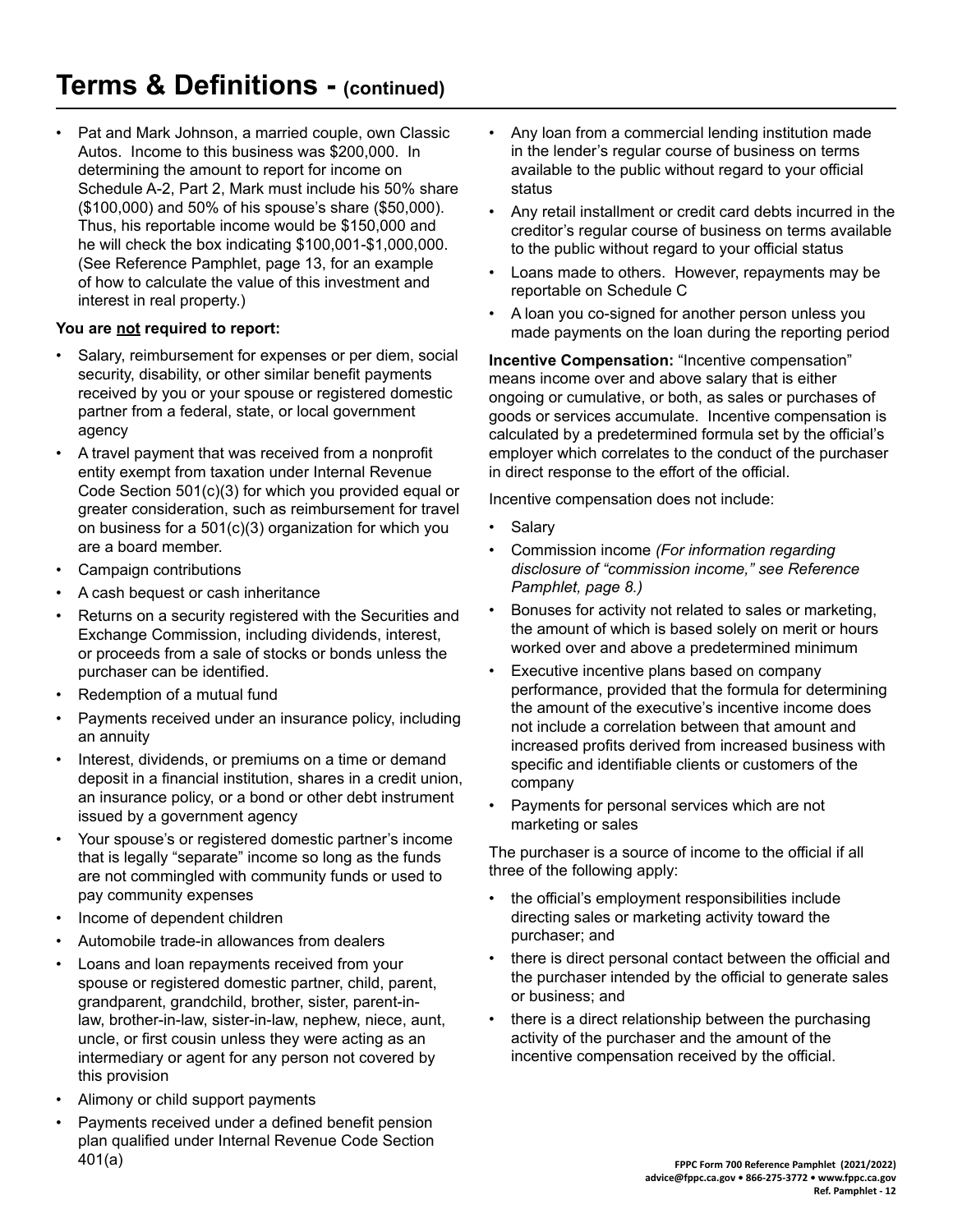Report incentive compensation as follows:

- In addition to salary, reimbursement of expenses, and other income received from your employer, separately report on Schedule C the name of each person who purchased products or services sold, marketed or represented by you if you received incentive compensation of \$500 or more attributable to the purchaser during the period covered by the statement.
- If incentive compensation is paid by your employer in a lump sum, without allocation of amounts to specific customers, you must determine the amount of incentive compensation attributable to each of your customers. This may be based on the volume of sales to those customers.

(See Regulations 18700.1 and 18728.5 for more information.)

**Investment Funds:** The term "investment" no longer includes certain exchange traded funds, closed-end funds, or funds held in an Internal Revenue Code qualified plan. These non-reportable investment funds (1) must be bona fide investment funds that pool money from more than 100 investors, (2) must hold securities of more than 15 issuers, and (3) cannot have a stated policy of concentrating their holdings in the same industry or business ("sector funds"). In addition, the filer may not influence or control the decision to purchase or sell the specific fund on behalf of their agency during the reporting period or influence or control the selection of any specific investment purchased or sold by the fund. (Regulation 18237)

**Investments and Interests in Real Property:** When disclosing investments on Schedules A-1 or A-2 and interests in real property on Schedules A-2 or B, you must include investments and interests in real property held by your spouse or registered domestic partner, and those held by your dependent children, as if you held them directly.

Examples:

- Julia Pearson, husband, and two dependent children each own \$600 in stock in General Motors. Because the total value of their holdings is \$2,400, Julia must disclose the stock as an investment on Schedule A-1.
- Pat and Mark Johnson, a married couple, jointly own Classic Autos. Mark must disclose Classic Autos as an investment on Schedule A-2. To determine the reportable value of the investment, Mark will aggregate the value of his 50% interest and Pat's 50% interest. Thus, if the total value of the business entity is \$150,000, he will check the box \$100,001 - \$1,000,000 in Part 1 of Schedule A-2. (Also see Reference Pamphlet, page 11, for an example of how to calculate reportable income.)

The Johnsons also own the property where Classic Autos is located. To determine the reportable value of the real property, Mark will again aggregate the value of his 50% interest and Pat's 50% interest to determine the amount to report in Part 4 of Schedule A-2.

Katie Lee rents out a room in her home. She receives \$6,000 a year in rental income. Katie will report the fair market value of the rental portion of her residence and the income received on Schedule B.

**Jurisdiction:** Report disclosable investments and sources of income (including loans, gifts, and travel payments) that are either located in or doing business in your agency's jurisdiction, are planning to do business in your agency's jurisdiction, or have done business during the previous two years in your agency's jurisdiction, and interests in real property located in your agency's jurisdiction.

A business entity is doing business in your agency's jurisdiction if the entity has business contacts on a regular or substantial basis with a person who maintains a physical presence in your jurisdiction.

Business contacts include, but are not limited to, manufacturing, distributing, selling, purchasing, or providing services or goods. Business contacts do not include marketing via the Internet, telephone, television, radio, or printed media.

The same criteria are used to determine whether an individual, organization, or other entity is doing business in your jurisdiction.

#### Exception:

Gifts are reportable regardless of the location of the donor. For example, a state agency official with full disclosure must report gifts from sources located outside of California. (Designated employees/code filers should consult their disclosure categories to determine if the donor of a gift is of the type that must be disclosed.)

When reporting interests in real property, if your jurisdiction is the state, you must disclose real property located within the state of California unless your agency's conflict of interest code specifies otherwise.

For local agencies, an interest in real property is located in your jurisdiction if any part of the property is located in, or within two miles of, the region, city, county, district, or other geographical area in which the agency has jurisdiction, or if the property is located within two miles of any land owned or used by the agency.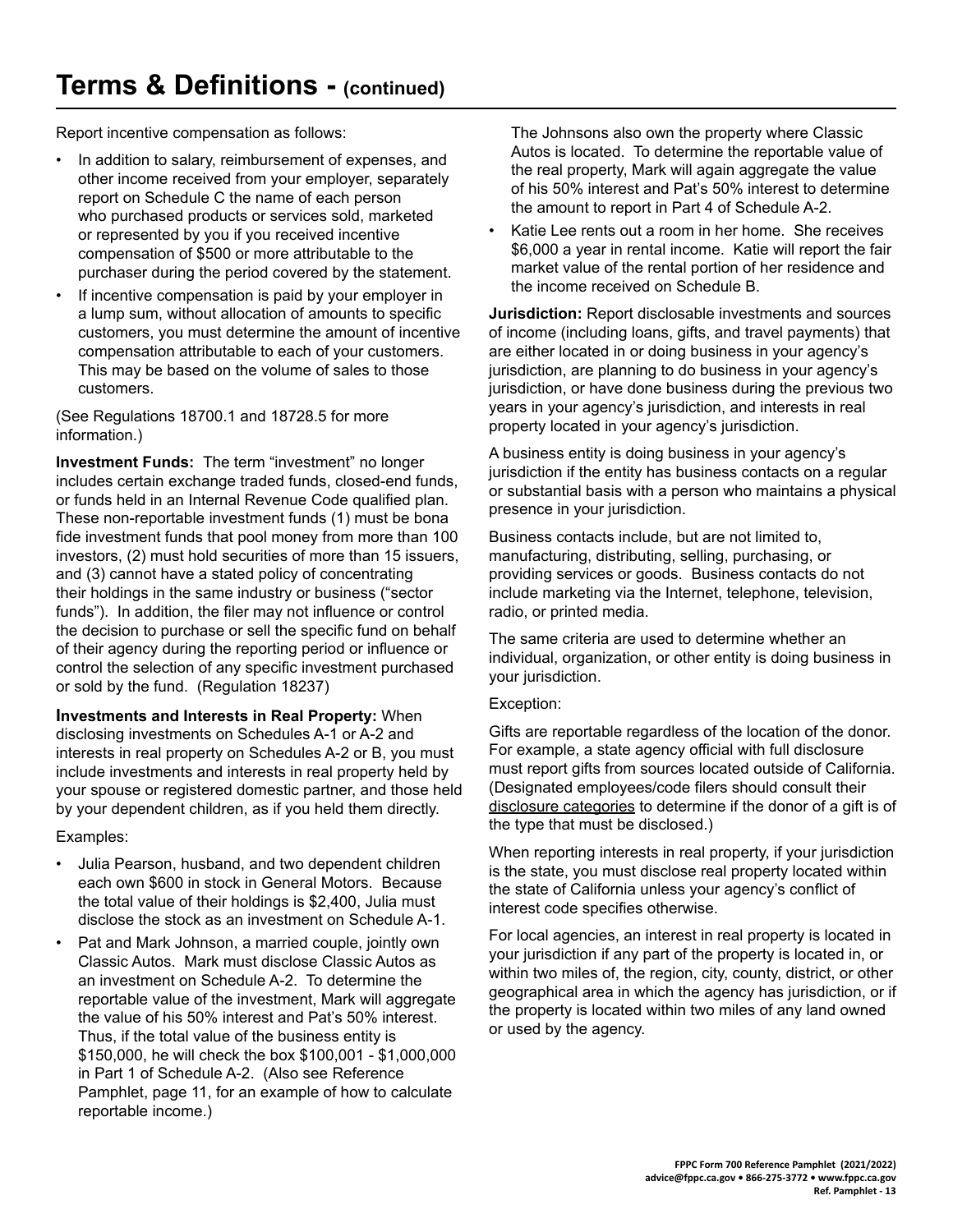See the following explanations to determine what your jurisdiction is:

State Offices and All Courts: Your jurisdiction is the state if you are an elected state officer, a state legislator, or a candidate for one of these offices. Judges, judicial candidates, and court commissioners also have statewide jurisdiction. (*In re Baty* (1979) 5 FPPC Ops. 10) If you are an official or employee of, or a consultant to, a state board, commission, or agency, or of any court or the State Legislature, your jurisdiction is the state.

County Offices: Your jurisdiction is the county if you are an elected county officer, a candidate for county office, or if you are an official or employee of, or a consultant to, a county agency or any agency with jurisdiction solely within a single county.

City Offices: Your jurisdiction is the city if you are an elected city officer, a candidate for city office, or you are an official or employee of, or a consultant to, a city agency or any agency with jurisdiction solely within a single city.

Multi-County Offices: If you are an elected officer, candidate, official or employee of, or a consultant to a multi-county agency, your jurisdiction is the region, district, or other geographical area in which the agency has jurisdiction. (Example: A water district has jurisdiction in a portion of two counties. Members of the board are only required to report interests located or doing business in that portion of each county in which the agency has jurisdiction.)

Other (for example, school districts, special districts and JPAs): If you are an elected officer, candidate, official or employee of, or a consultant to an agency not covered above, your jurisdiction is the region, district, or other geographical area in which the agency has jurisdiction. See the multi-county example above.

**Leasehold Interest:** The term "interest in real property" includes leasehold interests. An interest in a lease on real property is reportable if the value of the leasehold interest is \$2,000 or more. The value of the interest is the total amount of rent owed by you during the reporting period or, for a candidate or assuming office statement, during the prior 12 months.

You are not required to disclose a leasehold interest with a value of less than \$2,000 or a month-to-month tenancy.

**Loan Reporting:** Filers are not required to report loans from commercial lending institutions or any indebtedness created as part of retail installment or credit card transactions that are made in the lender's regular course of business, without regard to official status, on terms available to members of the public.

**Loan Restrictions:** State and local elected and appointed public officials are prohibited from receiving any personal loan totaling more than \$250 from an official, employee, or consultant of their government agencies or any government agency over which the official or the official's agency has direction or control. In addition, loans of more than \$250 from any person who has a contract with the official's agency or an agency under the official's control are prohibited unless the loan is from a commercial lending institution or part of a retail installment or credit card transaction made in the regular course of business on terms available to members of the public.

State and local elected officials are also prohibited from receiving any personal loan of \$500 or more unless the loan agreement is in writing and clearly states the terms of the loan, including the parties to the loan agreement, the date, amount, and term of the loan, the date or dates when payments are due, the amount of the payments, and the interest rate on the loan.

Campaign loans and loans from family members are not subject to the \$250 and \$500 loan prohibitions.

A personal loan made to a public official that is not being repaid or is being repaid below certain amounts will become a gift to the official under certain circumstances. Contact the FPPC for further information, or see the FPPC fact sheet entitled "Limitations and Restrictions on Gifts, Honoraria, Travel, and Loans," which can be obtained from your filing officer or the FPPC website (www.fppc.ca.gov).

**Original Statement:** A statement containing either a handwritten "wet" signature or a "secure electronic signature" signed under the penalty of perjury and verified by the filer pursuant to Gov. Code Section 81004. A "secure electronic signature" means either (1) a signature submitted using an approved electronic filing system or (2) if permitted by the filing officer, a digital signature submitted via the filer's agency email address. (See Regulations 18104 and 18757.)

**Privileged Information:** FPPC Regulation 18740 sets out specific procedures that must be followed in order to withhold the name of a source of income. Under this regulation, you are not required to disclose on Schedule A-2, Part 3, the name of a person who paid fees or made payments to a business entity if disclosure of the name would violate a legally recognized privilege under California or Federal law. However, you must provide an explanation for nondisclosure, separately stating for each undisclosed person: the legal basis for the assertion of the privilege, facts demonstrating why the privilege is applicable, and that to the best of your knowledge you have not and will not make, participate in making, or use your official position to influence a governmental decision affecting the undisclosed person in violation of Government Code Section 87100.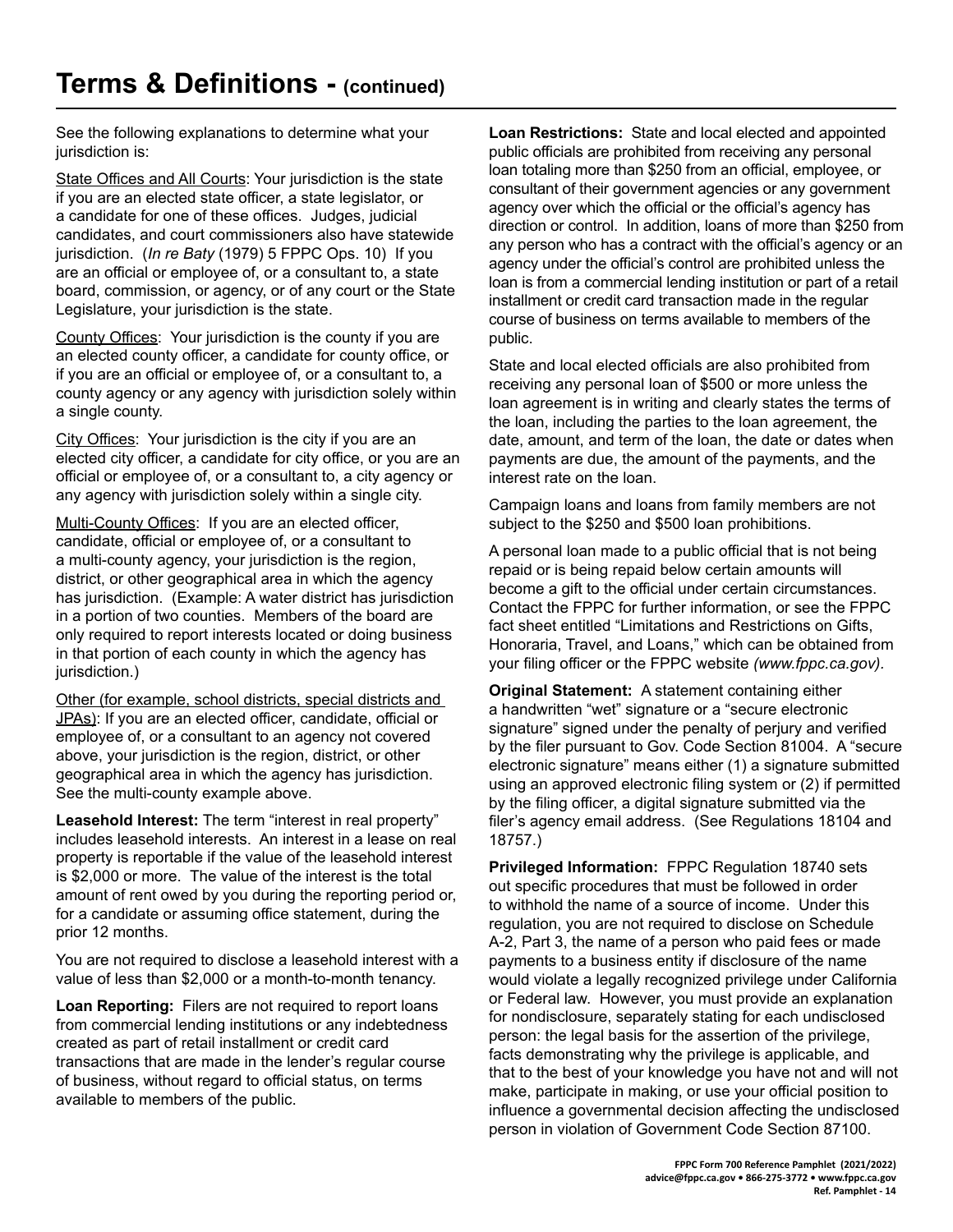### **Terms & Definitions - (continued)**

This explanation may be included with, or attached to, the public official's Form 700.

We note that the name of a source of income is privileged only to a limited extent under California law. For example, a name is protected by attorney-client privilege only when facts concerning an attorney's representation of an anonymous client are not publicly known and those facts,

when coupled with disclosure of the client's identity, might expose the client to an official investigation or to civil or criminal liability. A patient's name is protected by physician-patient privilege only when disclosure of the patient's name would also reveal the nature of the treatment received by the patient. A patient's name is also protected if the disclosure of the patient's name would constitute a violation by an entity covered under the Federal Health Insurance Portability and Accountability Act (also known as HIPAA).

#### **Public Officials Who Manage Public Investments:**

Individuals who invest public funds in revenue-producing programs must file Form 700. This includes individuals who direct or approve investment transactions, formulate or approve investment policies, and establish guidelines for asset allocations. FPPC Regulation 18700.3 defines "public officials who manage public investments" to include the following:

- Members of boards and commissions, including pension and retirement boards or commissions, and committees thereof, who exercise responsibility for the management of public investments;
- High-level officers and employees of public agencies who exercise primary responsibility for the management of public investments (for example, chief or principal investment officers or chief financial managers); and
- Individuals who, pursuant to a contract with a state or local government agency, perform the same or substantially all the same functions described above.

**Registered Domestic Partners:** Filers must report investments and interests in real property held by, and sources of income to, registered domestic partners. (See Regulation 18229.)

**Retirement Accounts (for example, deferred compensation and individual retirement accounts (IRAs)):** Assets held in retirement accounts must be disclosed if the assets are reportable items, such as common stock (investments) or real estate (interests in real property). For help in determining whether your investments and real property are reportable, see the instructions to Schedules A-1, A-2, and B.

If your retirement account holds reportable assets, disclose only the assets held in the account, not the account

itself. You may have to contact your account manager to determine the assets contained in your account.

Schedule A-1: Report any business entity in which the value of your investment interest was \$2,000 or more during the reporting period. (Use Schedule A-2 if you have a 10% or greater ownership interest in the business entity.)

Schedule B: Report any piece of real property in which the value of your interest was  $$2,000$  or more during the reporting period.

Examples:

- Anaya Tiwari deposits \$500 per month into her employer's deferred compensation program. She has chosen to purchase shares in two diversified mutual funds registered with the Securities and Exchange Commission. Because her funds are invested solely in non-reportable mutual funds (see Schedule A-1 instructions), Anaya has no disclosure requirements with regard to the deferred compensation program.
- Earl James Jones has \$6,000 in an individual retirement account with an investment firm. The account contains stock in several companies doing business in his jurisdiction. One of his stock holdings, Misac Computers, reached a value of \$2,500 during the reporting period. The value of his investment in each of the other companies was less than \$2,000. Earl must report Misac Computers as an investment on Schedule A-1 because the value of his stock in that company was \$2,000 or more.
- Adriane Fisher has \$5,000 in a retirement fund that invests in real property located in her jurisdiction. The value of her interest in each piece of real property held in the fund was less than \$2,000 during the reporting period. Although her retirement fund holds reportable assets, she has no disclosure requirement because she did not have a \$2,000 or greater interest in any single piece of real property. If, in the future, the value of her interest in a single piece of real property reaches or